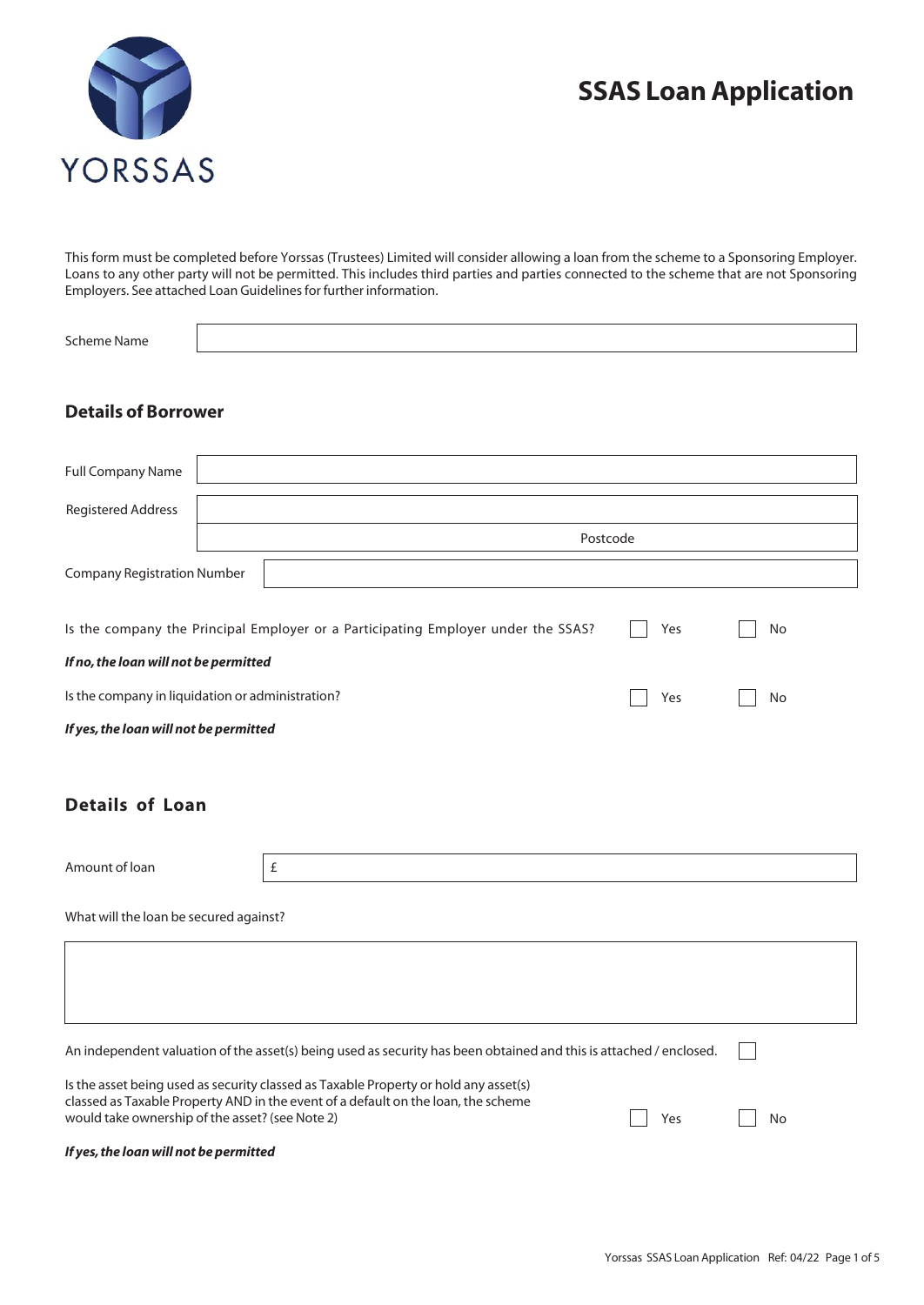*If the loan is not for a genuine business purpose it will not be permitted*

### **Loan Agreement**

The loan must be documented in a loan agreement signed by all trustees. The loan agreement must meet the relevant requirements of Section 179 and schedule 30 of the Finance Act 2004, a high level summary of which is detailed in the attached SSAS Loan Guidelines. We recommend that the member trustees seek professional advice in relation to the drafting of a suitable loan agreement. Yorssas (Trustees) Ltd must be party to the loan agreement. The loan agreement must limit the liability of Yorssas (Trustees) Ltd to the assets of the pension scheme.

The loan agreement must be sent to Yorssas (Trustees) Ltd for approval. The loan should not be made until this approval has been obtained.

Copy of loan agreement attached:  $\Box$ 

## **Declaration**

*The declaration must be signed by all member trustees.*

I/We have read the attached SSAS Loan Guidelines and referred to the relevant legislation and understand the terms on which the scheme can lend to a Sponsoring Employer.

I/We have taken financial advice which is relevant to my/our personal situation.

I/We understand that Yorssas (Trustees) Ltd or Yorssas Ltd do not have responsibility for the ability of the borrower to repay the loan.

The information provided, to the best of my/our knowledge, is true and not misleading. Any false declaration may result in prosecution.

Should value shifting, an indirect benefit or financial gain occur to me/us or a party connected to me/us then a tax charge may arise.

I/we confirm that I/we will notify Yorssas (Trustees) Ltd of any change in circumstances in relation to the loan.

| <b>Signature</b> |         | Date |  |
|------------------|---------|------|--|
|                  | Trustee |      |  |
| <b>Signature</b> |         | Date |  |
|                  | Trustee |      |  |
| <b>Signature</b> |         | Date |  |
|                  | Trustee |      |  |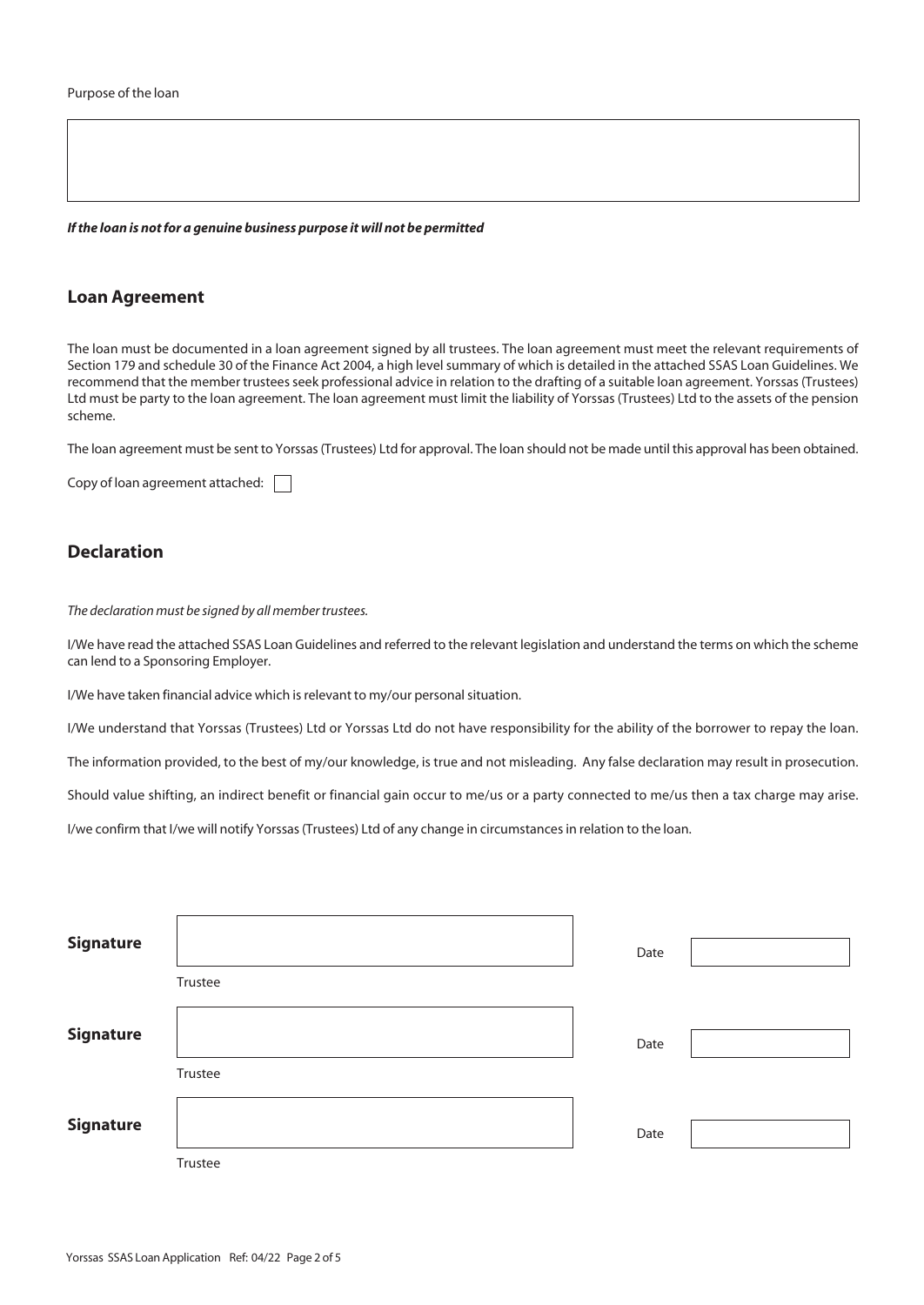## **SSAS Loan Guidelines**

A SSAS can lend money from the pension scheme to a company or an individual.

Yorssas (Trustees) Ltd **only allow loans to Sponsoring Employers,** i.e. employers who have been formally admitted to the SSAS as either Principal Employer or Participating Employer. Loans to Connected parties *(see Note 1)* other than Sponsoring Employers are not allowed by Yorssas (Trustees) Ltd, due to the risk of Unauthorised Payment Charges and Scheme Sanction Charges being imposed by HM Revenue & Customs (HMRC).

## **Requirements for loans to Sponsoring Employers**

Loans to a Sponsoring Employer(s) must meet the following criteria, otherwise HMRC will impose Unauthorised Payment Charges and Scheme Sanction Charges:

#### **Amount**

The maximum amount of loan is 50% of the net value of the scheme assets, immediately before the loan is made. This limit applies to the total of all loans made by the scheme to Sponsoring Employers.

#### **Term**

The term of the loan must not exceed 5 years. If at the end of the term there is any amount of the loan and/or interest outstanding (due to difficulty in making the repayments) the loan may be rolled over once, for a maximum of 5 years.

#### **Interest**

The minimum interest rate is 1% above the average of the base lending rates of 6 of the leading high street banks. This rate, including the 1% addition, is the same as the Corporation Tax Self-Assessment rate of 'Interest charged on underpaid quarterly instalment payments' which HMRC publish here: http://www.gov.uk/government/publications/rates-and-allowances-hmrc-interest-rates-for-late-and-earlypayments/rates-and-allowances-hmrc-interest-rates#other-corporation-tax-self-assessment-interest-rates

#### **Security**

The loan must be secured by way of a first charge on an asset that is at least equal in value to the amount of the loan plus interest. There is no requirement for the asset to be owned by the SSAS or the Sponsoring Employer. The requirement for the asset to be at least equal in value to the amount of the loan plus interest only applies at the outset, i.e. the asset may reduce in value during the term of the loan. However, no action must be taken which reduces or removes the security.

The asset can be replaced during the term of the loan, provided that the value of the replacement asset is at least the lower of:

- The amount of loan plus interest outstanding at the date of replacement
- The market value of the asset it replaced at the date of replacement

If any asset used as security is classed as Taxable Property, then Unauthorised Payment Charges can arise. Although the pension scheme would not own the asset by creating a first charge, it may do so in the event of a default on the loan. An asset classed as Taxable Property can be used as security, but the security must be documented such that the pension scheme would not take ownership of the asset in the event of a default on the loan, for example a residential property could be used as security but on the condition that there is a forced sale of the property rather than a transfer of ownership to the scheme. There may also be costs involved in creating the first charge and if this is the case and any such costs are paid by the scheme then Unauthorised Payment Charges can arise.

#### **Repayment**

Repayments must be made in equal instalments of capital and interest, payable at least annually.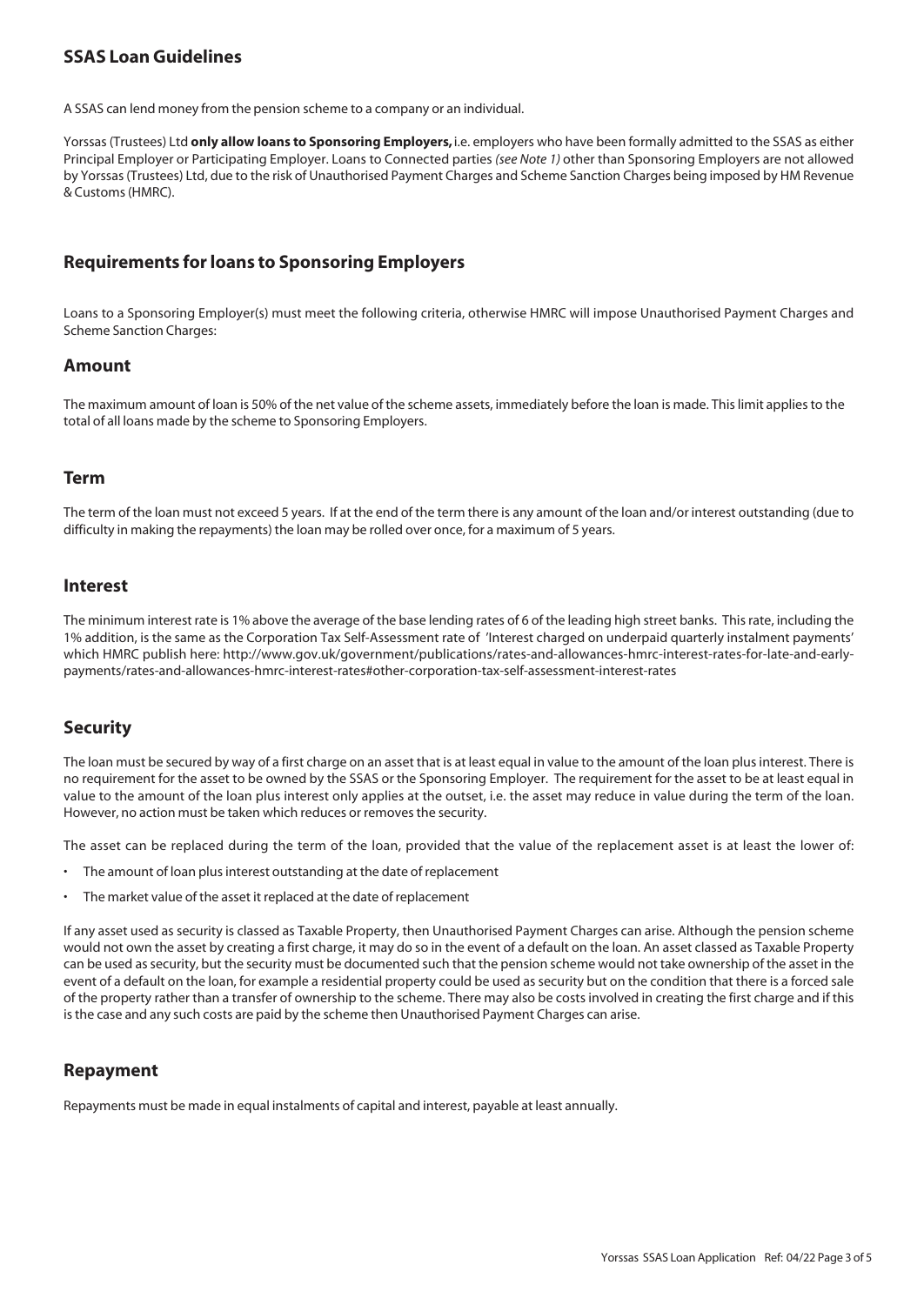## **Notes**

# **1. Connected**

The definition of a connected person is found in Section 1122 of the Corporation Tax Act 2010. Broadly this is:

- An individual's wife or husband or civil partner or their relatives.
- A person in his capacity as a trustee of a settlement or who is connected with any individual who is a settlor.
- A company is connected with another company if the same person(s) or someone connected to them has control of both. (See below for the definition of control.)
- Any two persons acting together to control a company shall be treated as connected.

# **2. Taxable Property**

Taxable Property includes residential property and most tangible moveable property. Tangible moveable property is property that can be touched and is moveable, such as art and antiques, but also includes plant and machinery. Investment grade bullion is not classed as Taxable Property, despite being tangible movable property. Property that is not physical, such as intellectual property is not tangible moveable property.

If security of a loan results in the SSAS holding Taxable Property (directly or indirectly), the financial consequences are severe. Any charges incurred would be paid from the SSAS.

The member trustees are responsible for notifying Yorssas (Trustees) Ltd of any change in circumstances that may result in the scheme holding Taxable Property (directly or indirectly) or result in the loan security being classed as Taxable Property.

Indirect holding of Taxable Property does not incur tax charges in two situations:

- i) Where the asset is a Genuinely Diverse Commercial Vehicle.
- ii) Where it falls under the Investment Regulated Pension Schemes (Exception of Tangible Moveable Property) Order 2006. The criteria are:
- The market value of the asset must not be greater than £6,000.
- The interest in the asset is held indirectly by the pension scheme.
- The asset is held solely for the purposes of the administration or management of the vehicle that holds it directly.
- Neither a scheme member, nor anyone connected to a scheme member personally occupies or has use of the asset.

We recommend that the member trustees seek professional advice before using any asset as security that may be classed as Taxable Property.

**These notes are based on our understanding of the legal position as at November 2015 and are intended for information only and do not constitute advice and should not be relied upon. They are a high level summary only, of what is a very complex subject, in particular the possible Taxable Property implications.**

**Yorssas (Trustees) Limited does not give financial advice. We strongly advise you seek professional advice prior to making any decisions.**